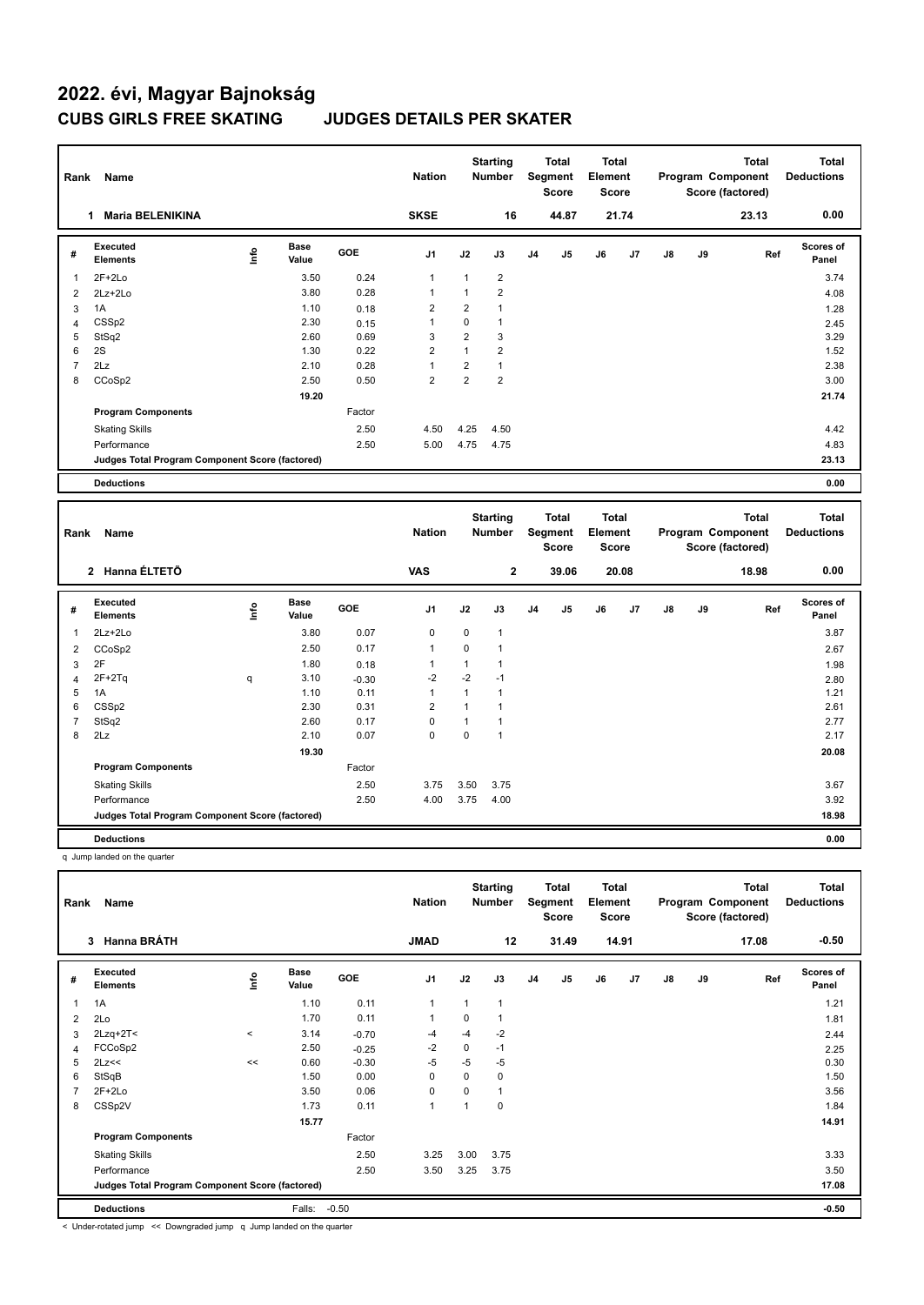| Rank | Name                                            |         | <b>Nation</b>        |         | <b>Starting</b><br><b>Number</b> |             | Total<br>Segment<br><b>Score</b> | <b>Total</b><br>Element<br><b>Score</b> |       |    |       | <b>Total</b><br>Program Component<br>Score (factored) | <b>Total</b><br><b>Deductions</b> |       |                           |
|------|-------------------------------------------------|---------|----------------------|---------|----------------------------------|-------------|----------------------------------|-----------------------------------------|-------|----|-------|-------------------------------------------------------|-----------------------------------|-------|---------------------------|
|      | 4 Fanni HESZ                                    |         |                      |         | <b>JMAD</b>                      |             | 19                               |                                         | 29.67 |    | 14.31 |                                                       |                                   | 15.86 | $-0.50$                   |
| #    | Executed<br><b>Elements</b>                     | lnfo    | <b>Base</b><br>Value | GOE     | J <sub>1</sub>                   | J2          | J3                               | J <sub>4</sub>                          | J5    | J6 | J7    | $\mathsf{J}8$                                         | J9                                | Ref   | <b>Scores of</b><br>Panel |
| 1    | $2S+2T<$                                        | $\prec$ | 2.34                 | $-0.65$ | $-5$                             | $-5$        | $-5$                             |                                         |       |    |       |                                                       |                                   |       | 1.69                      |
| 2    | $2F+2Lo$                                        |         | 3.50                 | 0.00    | 0                                | 0           | 0                                |                                         |       |    |       |                                                       |                                   |       | 3.50                      |
| 3    | CCoSp1                                          |         | 2.00                 | 0.07    | $\overline{1}$                   | 0           | 0                                |                                         |       |    |       |                                                       |                                   |       | 2.07                      |
| 4    | 1A                                              |         | 1.10                 | 0.04    | 0                                | $\mathbf 0$ |                                  |                                         |       |    |       |                                                       |                                   |       | 1.14                      |
| 5    | 2Lz!q                                           |         | 2.10                 | $-0.70$ | -4                               | $-3$        | $-3$                             |                                         |       |    |       |                                                       |                                   |       | 1.40                      |
| 6    | StSqB                                           |         | 1.50                 | 0.05    | $\mathbf 0$                      | 1           | 0                                |                                         |       |    |       |                                                       |                                   |       | 1.55                      |
| 7    | 2F                                              |         | 1.80                 | 0.00    | 0                                | $\Omega$    | 0                                |                                         |       |    |       |                                                       |                                   |       | 1.80                      |
| 8    | CSSpBV                                          |         | 1.20                 | $-0.04$ | -1                               | 0           | 0                                |                                         |       |    |       |                                                       |                                   |       | 1.16                      |
|      |                                                 |         | 15.54                |         |                                  |             |                                  |                                         |       |    |       |                                                       |                                   |       | 14.31                     |
|      | <b>Program Components</b>                       |         |                      | Factor  |                                  |             |                                  |                                         |       |    |       |                                                       |                                   |       |                           |
|      | <b>Skating Skills</b>                           |         |                      | 2.50    | 3.00                             | 3.50        | 3.00                             |                                         |       |    |       |                                                       |                                   |       | 3.17                      |
|      | Performance                                     |         |                      | 2.50    | 2.75                             | 3.50        | 3.25                             |                                         |       |    |       |                                                       |                                   |       | 3.17                      |
|      | Judges Total Program Component Score (factored) |         |                      |         |                                  |             |                                  |                                         |       |    |       |                                                       |                                   |       | 15.86                     |
|      | <b>Deductions</b>                               |         | Falls:               | $-0.50$ |                                  |             |                                  |                                         |       |    |       |                                                       |                                   |       | $-0.50$                   |

< Under-rotated jump ! Not clear edge q Jump landed on the quarter

| Rank | Name                                            |         | <b>Nation</b>        |            | <b>Starting</b><br>Number |             | <b>Total</b><br>Segment<br><b>Score</b> | <b>Total</b><br>Element<br><b>Score</b> |                |    |                | <b>Total</b><br>Program Component<br>Score (factored) | <b>Total</b><br><b>Deductions</b> |       |                           |
|------|-------------------------------------------------|---------|----------------------|------------|---------------------------|-------------|-----------------------------------------|-----------------------------------------|----------------|----|----------------|-------------------------------------------------------|-----------------------------------|-------|---------------------------|
|      | 5 Vivienn SZÉNÁSI                               |         |                      |            | <b>JORD</b>               |             | 17                                      |                                         | 29.59          |    | 13.53          |                                                       |                                   | 16.06 | 0.00                      |
| #    | Executed<br><b>Elements</b>                     | ١nf٥    | <b>Base</b><br>Value | <b>GOE</b> | J <sub>1</sub>            | J2          | J3                                      | J <sub>4</sub>                          | J <sub>5</sub> | J6 | J <sub>7</sub> | J8                                                    | J9                                | Ref   | <b>Scores of</b><br>Panel |
| 1    | $2S+2T<<$                                       | <<      | 1.70                 | $-0.48$    | -4                        | $-4$        | $-3$                                    |                                         |                |    |                |                                                       |                                   |       | 1.22                      |
| 2    | 2F<+2Lo<                                        | $\prec$ | 2.80                 | $-0.58$    | -4                        | $-4$        | $-4$                                    |                                         |                |    |                |                                                       |                                   |       | 2.22                      |
| 3    | 2Lz!q                                           |         | 2.10                 | $-0.63$    | -3                        | $-3$        | $-3$                                    |                                         |                |    |                |                                                       |                                   |       | 1.47                      |
| 4    | CCoSp2                                          |         | 2.50                 | $-0.08$    | 0                         | 0           | $-1$                                    |                                         |                |    |                |                                                       |                                   |       | 2.42                      |
| 5    | 2F                                              |         | 1.80                 | 0.00       | 0                         | $\mathbf 0$ | 0                                       |                                         |                |    |                |                                                       |                                   |       | 1.80                      |
| 6    | 1A                                              |         | 1.10                 | 0.04       | 0                         |             | 0                                       |                                         |                |    |                |                                                       |                                   |       | 1.14                      |
| 7    | StSqB                                           |         | 1.50                 | 0.05       | 0                         |             | 0                                       |                                         |                |    |                |                                                       |                                   |       | 1.55                      |
| 8    | SSp2                                            |         | 1.60                 | 0.11       | $\overline{1}$            |             | 0                                       |                                         |                |    |                |                                                       |                                   |       | 1.71                      |
|      |                                                 |         | 15.10                |            |                           |             |                                         |                                         |                |    |                |                                                       |                                   |       | 13.53                     |
|      | <b>Program Components</b>                       |         |                      | Factor     |                           |             |                                         |                                         |                |    |                |                                                       |                                   |       |                           |
|      | <b>Skating Skills</b>                           |         |                      | 2.50       | 3.50                      | 3.00        | 3.00                                    |                                         |                |    |                |                                                       |                                   |       | 3.17                      |
|      | Performance                                     |         |                      | 2.50       | 3.50                      | 3.25        | 3.00                                    |                                         |                |    |                |                                                       |                                   |       | 3.25                      |
|      | Judges Total Program Component Score (factored) |         |                      |            |                           |             |                                         |                                         |                |    |                |                                                       |                                   |       | 16.06                     |
|      | <b>Deductions</b>                               |         |                      |            |                           |             |                                         |                                         |                |    |                |                                                       |                                   |       | 0.00                      |

< Under-rotated jump << Downgraded jump ! Not clear edge q Jump landed on the quarter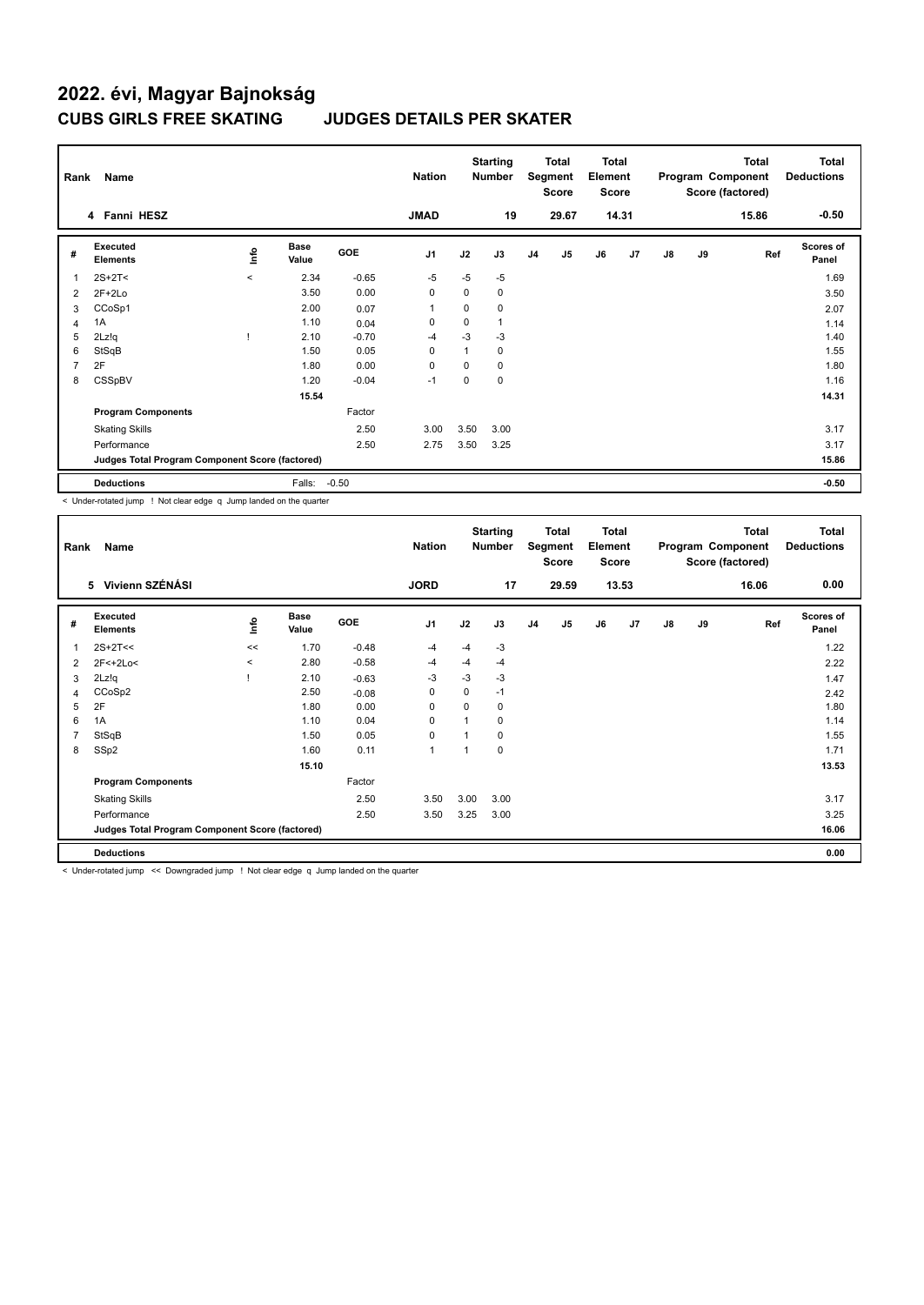| Rank           | Name                                            |      | <b>Nation</b>        |         | <b>Starting</b><br><b>Number</b> |          | Total<br>Segment<br><b>Score</b> | <b>Total</b><br>Element<br><b>Score</b> |       |    |       | Total<br>Program Component<br>Score (factored) | <b>Total</b><br><b>Deductions</b> |       |                    |
|----------------|-------------------------------------------------|------|----------------------|---------|----------------------------------|----------|----------------------------------|-----------------------------------------|-------|----|-------|------------------------------------------------|-----------------------------------|-------|--------------------|
|                | Maja KURIÁN<br>6                                |      |                      |         | <b>PSE</b>                       |          | 11                               |                                         | 29.14 |    | 13.81 |                                                |                                   | 15.83 | $-0.50$            |
| #              | Executed<br><b>Elements</b>                     | lnfo | <b>Base</b><br>Value | GOE     | J <sub>1</sub>                   | J2       | J3                               | J <sub>4</sub>                          | J5    | J6 | J7    | $\mathsf{J}8$                                  | J9                                | Ref   | Scores of<br>Panel |
| 1              | 2Fq                                             | q    | 1.80                 | $-0.90$ | -5                               | $-5$     | $-5$                             |                                         |       |    |       |                                                |                                   |       | 0.90               |
| 2              | 1Lz                                             |      | 0.60                 | $-0.24$ | $-5$                             | $-5$     | $-2$                             |                                         |       |    |       |                                                |                                   |       | 0.36               |
| 3              | 2Fq+1A+SEQ                                      | q    | 2.32                 | $-0.36$ | $-2$                             | $-2$     | $-2$                             |                                         |       |    |       |                                                |                                   |       | 1.96               |
| 4              | 2T                                              |      | 1.30                 | 0.00    | $-1$                             | 0        | 1                                |                                         |       |    |       |                                                |                                   |       | 1.30               |
| 5              | $2S+2T$                                         |      | 2.60                 | $-0.04$ | $-1$                             | 0        | 0                                |                                         |       |    |       |                                                |                                   |       | 2.56               |
| 6              | CCoSp2                                          |      | 2.50                 | 0.25    | $\overline{1}$                   | 1        | 1                                |                                         |       |    |       |                                                |                                   |       | 2.75               |
| $\overline{7}$ | StSqB                                           |      | 1.50                 | 0.10    | 0                                |          | 1                                |                                         |       |    |       |                                                |                                   |       | 1.60               |
| 8              | CSSp2                                           |      | 2.30                 | 0.08    | $\mathbf{1}$                     | $\Omega$ | 0                                |                                         |       |    |       |                                                |                                   |       | 2.38               |
|                |                                                 |      | 14.92                |         |                                  |          |                                  |                                         |       |    |       |                                                |                                   |       | 13.81              |
|                | <b>Program Components</b>                       |      |                      | Factor  |                                  |          |                                  |                                         |       |    |       |                                                |                                   |       |                    |
|                | <b>Skating Skills</b>                           |      |                      | 2.50    | 3.00                             | 2.75     | 3.50                             |                                         |       |    |       |                                                |                                   |       | 3.08               |
|                | Performance                                     |      |                      | 2.50    | 3.25                             | 3.00     | 3.50                             |                                         |       |    |       |                                                |                                   |       | 3.25               |
|                | Judges Total Program Component Score (factored) |      |                      |         |                                  |          |                                  |                                         |       |    |       |                                                |                                   |       | 15.83              |
|                | <b>Deductions</b>                               |      | Falls:               | $-0.50$ |                                  |          |                                  |                                         |       |    |       |                                                |                                   |       | $-0.50$            |

q Jump landed on the quarter

| Rank           | Name                                            |          |               |            | <b>Nation</b>  |          | <b>Starting</b><br><b>Number</b> |                | <b>Total</b><br>Segment<br><b>Score</b> | <b>Total</b><br>Element<br><b>Score</b> |                |    |    | <b>Total</b><br>Program Component<br>Score (factored) | <b>Total</b><br><b>Deductions</b> |
|----------------|-------------------------------------------------|----------|---------------|------------|----------------|----------|----------------------------------|----------------|-----------------------------------------|-----------------------------------------|----------------|----|----|-------------------------------------------------------|-----------------------------------|
|                | Natália Panka SCHALL<br>7                       |          |               |            | <b>JMAD</b>    |          | 14                               |                | 24.25                                   |                                         | 10.92          |    |    | 13.33                                                 | 0.00                              |
| #              | Executed<br><b>Elements</b>                     | lnfo     | Base<br>Value | <b>GOE</b> | J <sub>1</sub> | J2       | J3                               | J <sub>4</sub> | J <sub>5</sub>                          | J6                                      | J <sub>7</sub> | J8 | J9 | Ref                                                   | <b>Scores of</b><br>Panel         |
|                | 2F                                              |          | 1.80          | $-0.06$    | $-1$           | 0        | 0                                |                |                                         |                                         |                |    |    |                                                       | 1.74                              |
| 2              | $2S+2Lo<<$                                      | <<       | 1.80          | $-0.61$    | $-5$           | $-5$     | $-4$                             |                |                                         |                                         |                |    |    |                                                       | 1.19                              |
| 3              | CSSp1                                           |          | 1.90          | 0.06       | $\mathbf{1}$   | 0        | 0                                |                |                                         |                                         |                |    |    |                                                       | 1.96                              |
| 4              | $2$ Loq+ $2$ T<<                                | <<       | 2.10          | $-0.74$    | -5             | $-5$     | $-3$                             |                |                                         |                                         |                |    |    |                                                       | 1.36                              |
| 5              | 2S<                                             | $\hat{}$ | 1.04          | $-0.24$    | -3             | $-2$     | $-2$                             |                |                                         |                                         |                |    |    |                                                       | 0.80                              |
| 6              | 1A                                              |          | 1.10          | 0.00       | 0              | 0        | 0                                |                |                                         |                                         |                |    |    |                                                       | 1.10                              |
| $\overline{7}$ | StSqB                                           |          | 1.50          | $-0.05$    | $-1$           | $\Omega$ | 0                                |                |                                         |                                         |                |    |    |                                                       | 1.45                              |
| 8              | CCoSpBV                                         |          | 1.28          | 0.04       | 0              | 0        | 1                                |                |                                         |                                         |                |    |    |                                                       | 1.32                              |
|                |                                                 |          | 12.52         |            |                |          |                                  |                |                                         |                                         |                |    |    |                                                       | 10.92                             |
|                | <b>Program Components</b>                       |          |               | Factor     |                |          |                                  |                |                                         |                                         |                |    |    |                                                       |                                   |
|                | <b>Skating Skills</b>                           |          |               | 2.50       | 2.75           | 2.50     | 3.00                             |                |                                         |                                         |                |    |    |                                                       | 2.75                              |
|                | Performance                                     |          |               | 2.50       | 2.25           | 2.50     | 3.00                             |                |                                         |                                         |                |    |    |                                                       | 2.58                              |
|                | Judges Total Program Component Score (factored) |          |               |            |                |          |                                  |                |                                         |                                         |                |    |    |                                                       | 13.33                             |
|                | <b>Deductions</b>                               |          |               |            |                |          |                                  |                |                                         |                                         |                |    |    |                                                       | 0.00                              |

< Under-rotated jump << Downgraded jump q Jump landed on the quarter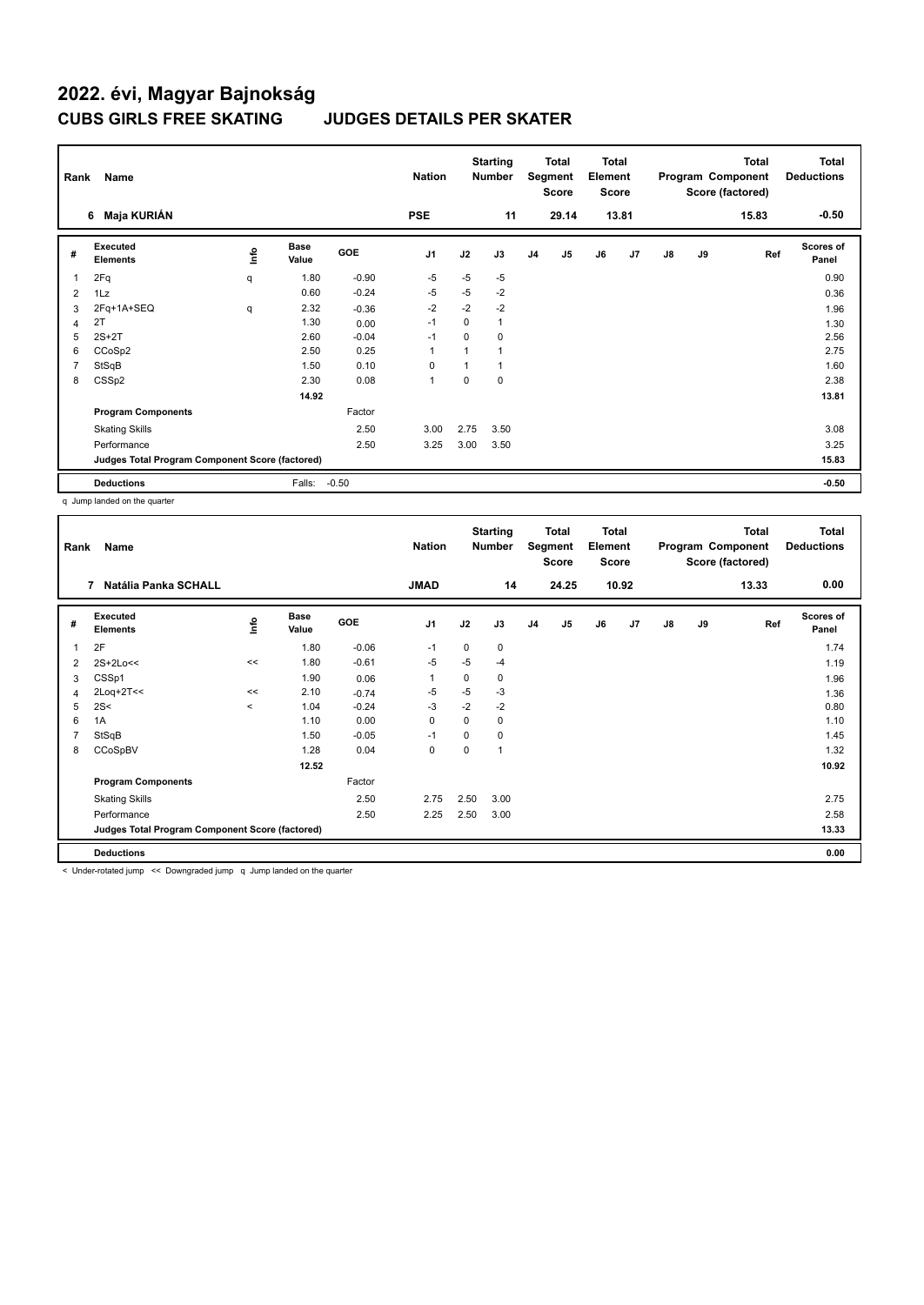| Rank | Name                                            |      |                      |            | <b>Nation</b>  |          | <b>Starting</b><br><b>Number</b> |                | <b>Total</b><br>Segment<br><b>Score</b> | <b>Total</b><br>Element<br><b>Score</b> |      |               |    | <b>Total</b><br>Program Component<br>Score (factored) | Total<br><b>Deductions</b> |
|------|-------------------------------------------------|------|----------------------|------------|----------------|----------|----------------------------------|----------------|-----------------------------------------|-----------------------------------------|------|---------------|----|-------------------------------------------------------|----------------------------|
|      | Réka KISS<br>8                                  |      |                      |            | <b>MAC</b>     |          | 15                               |                | 23.57                                   |                                         | 8.84 |               |    | 15.23                                                 | $-0.50$                    |
| #    | <b>Executed</b><br><b>Elements</b>              | ١nfo | <b>Base</b><br>Value | <b>GOE</b> | J <sub>1</sub> | J2       | J3                               | J <sub>4</sub> | J5                                      | J6                                      | J7   | $\mathsf{J}8$ | J9 | Ref                                                   | <b>Scores of</b><br>Panel  |
| 1    | 2Sq                                             | q    | 1.30                 | $-0.30$    | $-2$           | $-3$     | $-2$                             |                |                                         |                                         |      |               |    |                                                       | 1.00                       |
| 2    | 2Lz<<                                           | <<   | 0.60                 | $-0.30$    | -5             | $-5$     | $-5$                             |                |                                         |                                         |      |               |    |                                                       | 0.30                       |
| 3    | 2T+1A+SEQ                                       |      | 1.92                 | 0.00       | 0              | 0        | 0                                |                |                                         |                                         |      |               |    |                                                       | 1.92                       |
| 4    | CSSp1                                           |      | 1.90                 | 0.00       | 0              | $\Omega$ | 0                                |                |                                         |                                         |      |               |    |                                                       | 1.90                       |
| 5    | 1A                                              |      | 1.10                 | 0.00       | $\Omega$       | $\Omega$ | 0                                |                |                                         |                                         |      |               |    |                                                       | 1.10                       |
| 6    | $2Lo<<+2T<$                                     | <<   | 1.54                 | $-0.52$    | $-5$           | $-5$     | $-5$                             |                |                                         |                                         |      |               |    |                                                       | 1.02                       |
| 7    | StSqB                                           |      | 1.50                 | 0.10       | 0              | 1        | 1                                |                |                                         |                                         |      |               |    |                                                       | 1.60                       |
| 8    | CCoSp                                           |      | 0.00                 | 0.00       | ٠              |          |                                  |                |                                         |                                         |      |               |    |                                                       | 0.00                       |
|      |                                                 |      | 9.86                 |            |                |          |                                  |                |                                         |                                         |      |               |    |                                                       | 8.84                       |
|      | <b>Program Components</b>                       |      |                      | Factor     |                |          |                                  |                |                                         |                                         |      |               |    |                                                       |                            |
|      | <b>Skating Skills</b>                           |      |                      | 2.50       | 3.25           | 2.75     | 2.75                             |                |                                         |                                         |      |               |    |                                                       | 2.92                       |
|      | Performance                                     |      |                      | 2.50       | 3.50           | 3.00     | 3.00                             |                |                                         |                                         |      |               |    |                                                       | 3.17                       |
|      | Judges Total Program Component Score (factored) |      |                      |            |                |          |                                  |                |                                         |                                         |      |               |    |                                                       | 15.23                      |
|      | <b>Deductions</b>                               |      | Falls:               | $-0.50$    |                |          |                                  |                |                                         |                                         |      |               |    |                                                       | $-0.50$                    |

< Under-rotated jump << Downgraded jump q Jump landed on the quarter

| Rank           | Name                                            |                                  |                      |         | <b>Nation</b>  |             | <b>Starting</b><br><b>Number</b> |                | Total<br>Segment<br><b>Score</b> | <b>Total</b><br>Element<br>Score |                |               |    | Total<br>Program Component<br>Score (factored) | <b>Total</b><br><b>Deductions</b> |
|----------------|-------------------------------------------------|----------------------------------|----------------------|---------|----------------|-------------|----------------------------------|----------------|----------------------------------|----------------------------------|----------------|---------------|----|------------------------------------------------|-----------------------------------|
|                | Boglárka LENGVÁRI<br>9                          |                                  |                      |         | <b>SZJA</b>    |             | 18                               |                | 23.08                            |                                  | 10.15          |               |    | 12.93                                          | 0.00                              |
| #              | Executed<br><b>Elements</b>                     | $\mathop{\mathsf{Irr}}\nolimits$ | <b>Base</b><br>Value | GOE     | J <sub>1</sub> | J2          | J3                               | J <sub>4</sub> | J5                               | J6                               | J <sub>7</sub> | $\mathsf{J}8$ | J9 | Ref                                            | Scores of<br>Panel                |
| 1              | $1A+1T$                                         |                                  | 1.50                 | 0.00    | 0              | $\mathbf 0$ | 0                                |                |                                  |                                  |                |               |    |                                                | 1.50                              |
| 2              | 2S                                              |                                  | 1.30                 | $-0.13$ | $-1$           | $-1$        | $-1$                             |                |                                  |                                  |                |               |    |                                                | 1.17                              |
| 3              | CoSp2                                           |                                  | 2.00                 | 0.07    | $\mathbf 1$    | 0           | 0                                |                |                                  |                                  |                |               |    |                                                | 2.07                              |
| 4              | 1A                                              |                                  | 1.10                 | 0.00    | 0              | 0           | 0                                |                |                                  |                                  |                |               |    |                                                | 1.10                              |
| 5              | 1Lz!                                            |                                  | 0.60                 | $-0.08$ | $-2$           | $-1$        | $-1$                             |                |                                  |                                  |                |               |    |                                                | 0.52                              |
| 6              | StSqB                                           |                                  | 1.50                 | $-0.05$ | $-1$           | 0           | 0                                |                |                                  |                                  |                |               |    |                                                | 1.45                              |
| $\overline{7}$ | $1F+1Lo$                                        |                                  | 1.00                 | 0.00    | 0              | 0           | 0                                |                |                                  |                                  |                |               |    |                                                | 1.00                              |
| 8              | SSp1                                            |                                  | 1.30                 | 0.04    | $\mathbf{1}$   | 0           | 0                                |                |                                  |                                  |                |               |    |                                                | 1.34                              |
|                |                                                 |                                  | 10.30                |         |                |             |                                  |                |                                  |                                  |                |               |    |                                                | 10.15                             |
|                | <b>Program Components</b>                       |                                  |                      | Factor  |                |             |                                  |                |                                  |                                  |                |               |    |                                                |                                   |
|                | <b>Skating Skills</b>                           |                                  |                      | 2.50    | 2.75           | 2.00        | 2.50                             |                |                                  |                                  |                |               |    |                                                | 2.42                              |
|                | Performance                                     |                                  |                      | 2.50    | 3.25           | 2.25        | 2.75                             |                |                                  |                                  |                |               |    |                                                | 2.75                              |
|                | Judges Total Program Component Score (factored) |                                  |                      |         |                |             |                                  |                |                                  |                                  |                |               |    |                                                | 12.93                             |
|                | <b>Deductions</b>                               |                                  |                      |         |                |             |                                  |                |                                  |                                  |                |               |    |                                                | 0.00                              |

! Not clear edge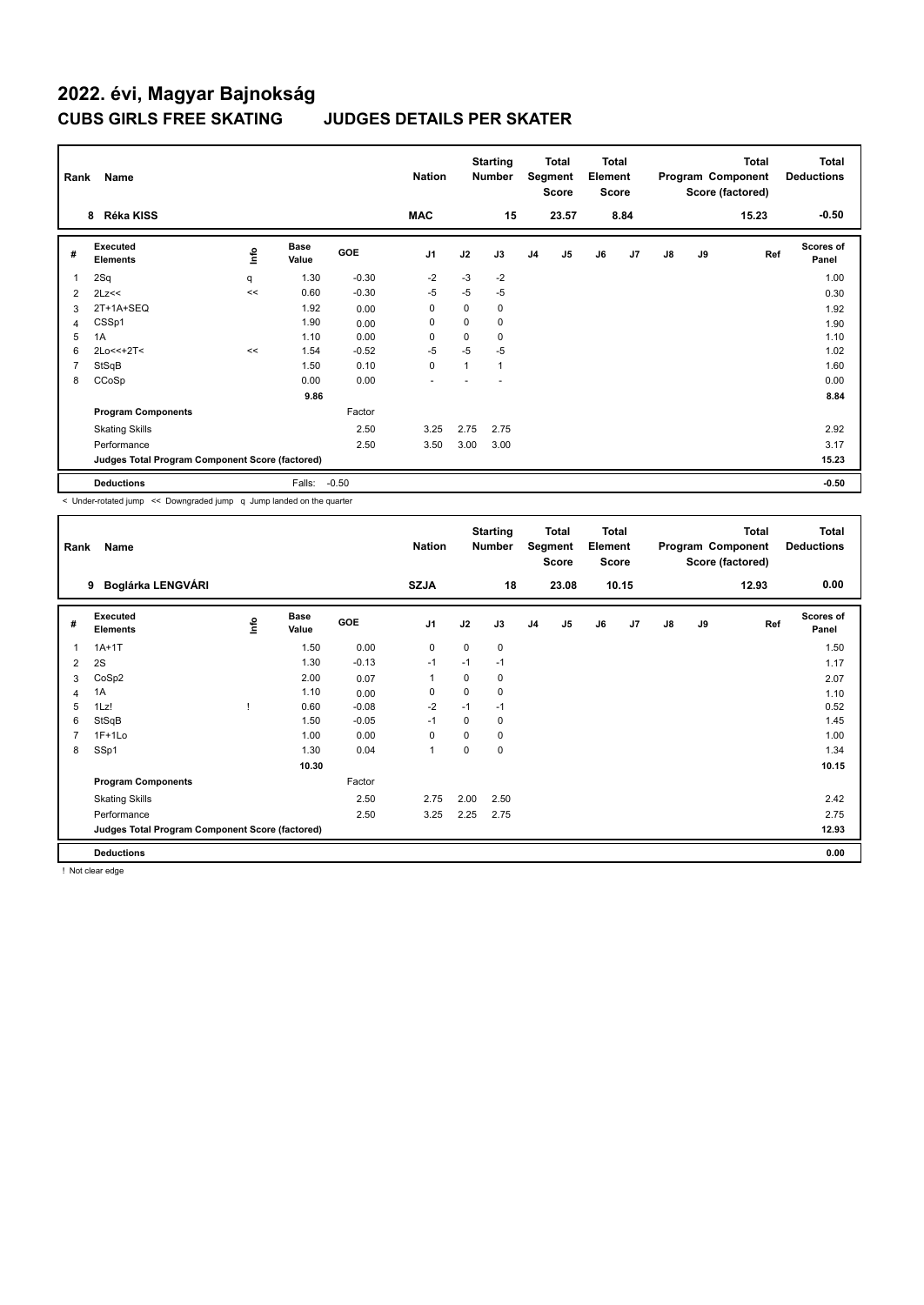| Rank           | Name                                            |         |                      |            | <b>Nation</b> |             | <b>Starting</b><br><b>Number</b> |                | Total<br>Segment<br><b>Score</b> | <b>Total</b><br>Element<br><b>Score</b> |      |               |    | <b>Total</b><br>Program Component<br>Score (factored) | <b>Total</b><br><b>Deductions</b> |
|----------------|-------------------------------------------------|---------|----------------------|------------|---------------|-------------|----------------------------------|----------------|----------------------------------|-----------------------------------------|------|---------------|----|-------------------------------------------------------|-----------------------------------|
|                | Kincsõ ZSIDI<br>10                              |         |                      |            | <b>ETO</b>    |             | 3                                |                | 22.39                            |                                         | 9.06 |               |    | 13.33                                                 | 0.00                              |
| #              | Executed<br><b>Elements</b>                     | lnfo    | <b>Base</b><br>Value | <b>GOE</b> | J1            | J2          | J3                               | J <sub>4</sub> | J5                               | J6                                      | J7   | $\mathsf{J}8$ | J9 | Ref                                                   | <b>Scores of</b><br>Panel         |
| 1              | SSp1                                            |         | 1.30                 | 0.00       | 0             | 0           | 0                                |                |                                  |                                         |      |               |    |                                                       | 1.30                              |
| 2              | 1Lz+1A+SEQ                                      |         | 1.36                 | 0.00       | $\mathbf 0$   | $\mathbf 0$ | 0                                |                |                                  |                                         |      |               |    |                                                       | 1.36                              |
| 3              | 2S<                                             | $\prec$ | 1.04                 | $-0.21$    | $-2$          | $-2$        | $-2$                             |                |                                  |                                         |      |               |    |                                                       | 0.83                              |
| 4              | CCoSpBV                                         |         | 1.28                 | 0.04       | $\mathbf 0$   |             | 0                                |                |                                  |                                         |      |               |    |                                                       | 1.32                              |
| 5              | 2Lo<<                                           | <<      | 0.50                 | $-0.18$    | -4            | $-4$        | $-3$                             |                |                                  |                                         |      |               |    |                                                       | 0.32                              |
| 6              | 2T                                              |         | 1.30                 | $-0.22$    | -4            | $-1$        | 0                                |                |                                  |                                         |      |               |    |                                                       | 1.08                              |
| $\overline{7}$ | $1A+1T$                                         |         | 1.50                 | 0.00       | 0             | 0           | 0                                |                |                                  |                                         |      |               |    |                                                       | 1.50                              |
| 8              | StSqB                                           |         | 1.50                 | $-0.15$    | $-2$          | 0           | $-1$                             |                |                                  |                                         |      |               |    |                                                       | 1.35                              |
|                |                                                 |         | 9.78                 |            |               |             |                                  |                |                                  |                                         |      |               |    |                                                       | 9.06                              |
|                | <b>Program Components</b>                       |         |                      | Factor     |               |             |                                  |                |                                  |                                         |      |               |    |                                                       |                                   |
|                | <b>Skating Skills</b>                           |         |                      | 2.50       | 2.75          | 2.50        | 2.50                             |                |                                  |                                         |      |               |    |                                                       | 2.58                              |
|                | Performance                                     |         |                      | 2.50       | 2.75          | 2.75        | 2.75                             |                |                                  |                                         |      |               |    |                                                       | 2.75                              |
|                | Judges Total Program Component Score (factored) |         |                      |            |               |             |                                  |                |                                  |                                         |      |               |    |                                                       | 13.33                             |
|                | <b>Deductions</b>                               |         |                      |            |               |             |                                  |                |                                  |                                         |      |               |    |                                                       | 0.00                              |

< Under-rotated jump << Downgraded jump

| Rank           | Name                                             |                                  |                      |         | <b>Nation</b> |             | <b>Starting</b><br><b>Number</b> |                | Total<br>Segment<br><b>Score</b> | <b>Total</b><br>Element<br><b>Score</b> |       |               |    | <b>Total</b><br>Program Component<br>Score (factored) | <b>Total</b><br><b>Deductions</b> |
|----------------|--------------------------------------------------|----------------------------------|----------------------|---------|---------------|-------------|----------------------------------|----------------|----------------------------------|-----------------------------------------|-------|---------------|----|-------------------------------------------------------|-----------------------------------|
|                | <b>Emma Zselyke PORCS</b><br>11                  |                                  |                      |         | <b>MJV</b>    |             | 7                                |                | 22.14                            |                                         | 10.14 |               |    | 12.50                                                 | $-0.50$                           |
| #              | Executed<br><b>Elements</b>                      | $\mathop{\mathsf{Int}}\nolimits$ | <b>Base</b><br>Value | GOE     | J1            | J2          | J3                               | J <sub>4</sub> | J <sub>5</sub>                   | J6                                      | J7    | $\mathsf{J}8$ | J9 | Ref                                                   | <b>Scores of</b><br>Panel         |
| $\mathbf{1}$   | 2Lo                                              |                                  | 1.70                 | $-0.85$ | $-5$          | $-5$        | $-5$                             |                |                                  |                                         |       |               |    |                                                       | 0.85                              |
| 2              | StSq1                                            |                                  | 1.80                 | $-0.06$ | $-1$          | $\mathbf 0$ | 0                                |                |                                  |                                         |       |               |    |                                                       | 1.74                              |
| 3              | CCoSp1                                           |                                  | 2.00                 | 0.00    | 0             | 0           | 0                                |                |                                  |                                         |       |               |    |                                                       | 2.00                              |
| $\overline{4}$ | 1A                                               |                                  | 1.10                 | $-0.26$ | $-3$          | $-1$        | $-3$                             |                |                                  |                                         |       |               |    |                                                       | 0.84                              |
| 5              | 1Lz+1A+SEQ                                       |                                  | 1.36                 | $-0.04$ | $-1$          | 0           | 0                                |                |                                  |                                         |       |               |    |                                                       | 1.32                              |
| 6              | FSSp1V                                           |                                  | 1.50                 | $-0.15$ | -3            | $\Omega$    | 0                                |                |                                  |                                         |       |               |    |                                                       | 1.35                              |
| 7              | 2S+1Lo<<                                         | <<                               | 1.30                 | $-0.52$ | $-4$          | $-5$        | $-3$                             |                |                                  |                                         |       |               |    |                                                       | 0.78                              |
| 8              | 2S                                               |                                  | 1.30                 | $-0.04$ | $-1$          | 0           | 0                                |                |                                  |                                         |       |               |    |                                                       | 1.26                              |
|                |                                                  |                                  | 12.06                |         |               |             |                                  |                |                                  |                                         |       |               |    |                                                       | 10.14                             |
|                | <b>Program Components</b>                        |                                  |                      | Factor  |               |             |                                  |                |                                  |                                         |       |               |    |                                                       |                                   |
|                | <b>Skating Skills</b>                            |                                  |                      | 2.50    | 2.50          | 2.25        | 2.50                             |                |                                  |                                         |       |               |    |                                                       | 2.42                              |
|                | Performance                                      |                                  |                      | 2.50    | 2.50          | 2.50        | 2.75                             |                |                                  |                                         |       |               |    |                                                       | 2.58                              |
|                | Judges Total Program Component Score (factored)  |                                  |                      |         |               |             |                                  |                |                                  |                                         |       |               |    |                                                       | 12.50                             |
|                | <b>Deductions</b>                                |                                  | Falls:               | $-0.50$ |               |             |                                  |                |                                  |                                         |       |               |    |                                                       | $-0.50$                           |
|                | $\sim$ $\sim$ $\sim$ $\sim$ $\sim$ $\sim$ $\sim$ |                                  |                      |         |               |             |                                  |                |                                  |                                         |       |               |    |                                                       |                                   |

<< Downgraded jump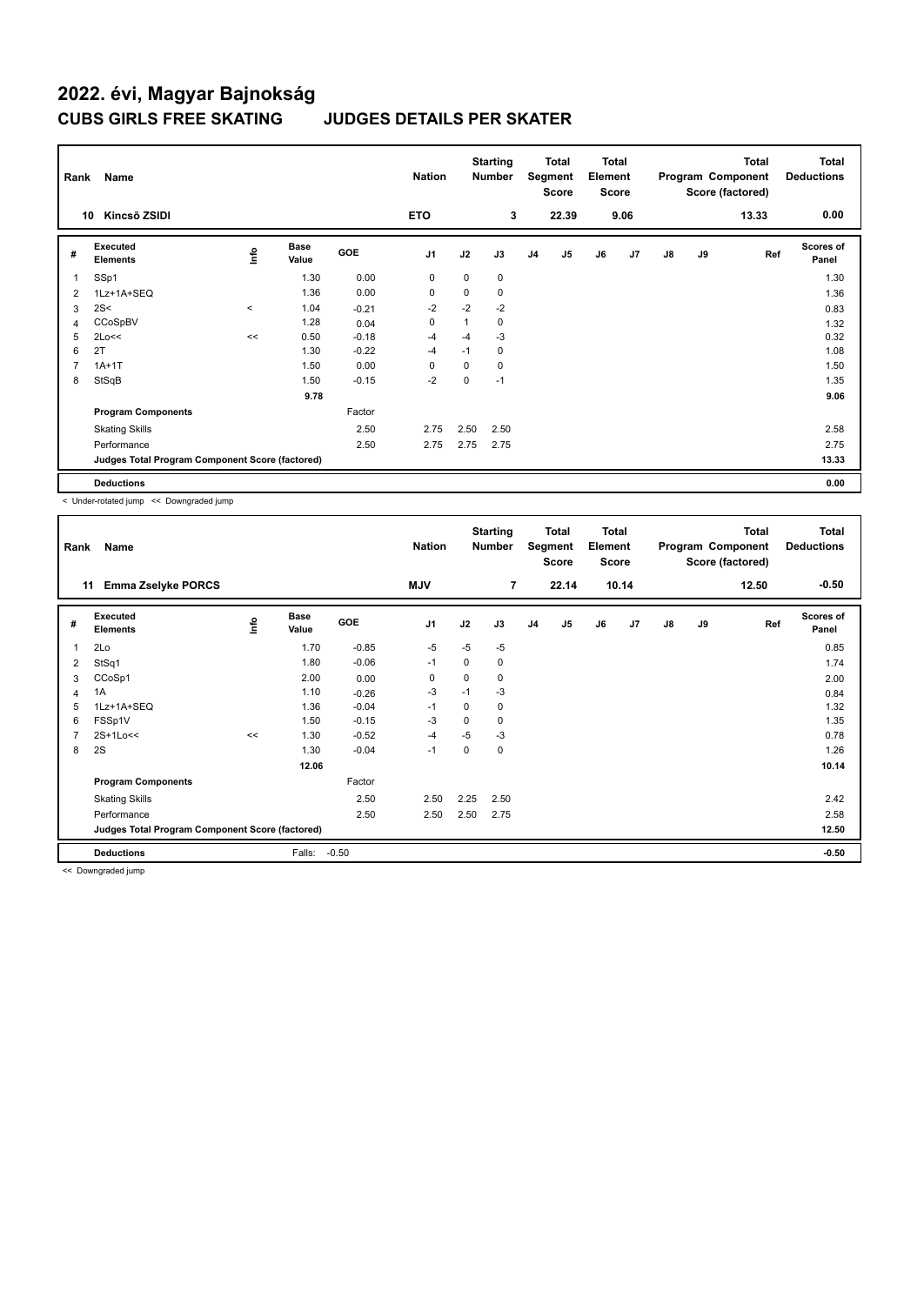| Rank           | Name                                            |         |                      |         | <b>Nation</b>  |             | <b>Starting</b><br><b>Number</b> |                | Total<br>Segment<br><b>Score</b> | <b>Total</b><br>Element<br>Score |                |               |    | <b>Total</b><br>Program Component<br>Score (factored) | Total<br><b>Deductions</b> |
|----------------|-------------------------------------------------|---------|----------------------|---------|----------------|-------------|----------------------------------|----------------|----------------------------------|----------------------------------|----------------|---------------|----|-------------------------------------------------------|----------------------------|
|                | Boglárka KOVÁCS<br>12                           |         |                      |         | <b>JKAR</b>    |             | 1                                |                | 21.05                            |                                  | 9.35           |               |    | 12.70                                                 | $-1.00$                    |
| #              | Executed<br><b>Elements</b>                     | ۴ů      | <b>Base</b><br>Value | GOE     | J <sub>1</sub> | J2          | J3                               | J <sub>4</sub> | J5                               | J6                               | J <sub>7</sub> | $\mathsf{J}8$ | J9 | Ref                                                   | <b>Scores of</b><br>Panel  |
| $\overline{1}$ | $1A+1T$                                         |         | 1.50                 | $-0.04$ | $-1$           | $\mathbf 0$ | 0                                |                |                                  |                                  |                |               |    |                                                       | 1.46                       |
| 2              | StSqB                                           |         | 1.50                 | $-0.10$ | $-2$           | 0           | 0                                |                |                                  |                                  |                |               |    |                                                       | 1.40                       |
| 3              | 1A                                              |         | 1.10                 | $-0.33$ | -3             | $-3$        | $-3$                             |                |                                  |                                  |                |               |    |                                                       | 0.77                       |
| 4              | CCoSp2                                          |         | 2.50                 | 0.08    | 0              | 0           | 1                                |                |                                  |                                  |                |               |    |                                                       | 2.58                       |
| 5              | 2S<                                             | $\prec$ | 1.04                 | $-0.28$ | $-3$           | -3          | $-2$                             |                |                                  |                                  |                |               |    |                                                       | 0.76                       |
| 6              | 2S<                                             | $\prec$ | 1.04                 | $-0.52$ | -5             | $-5$        | $-5$                             |                |                                  |                                  |                |               |    |                                                       | 0.52                       |
| $\overline{7}$ | $1F+1Lo$                                        |         | 1.00                 | 0.00    | 0              | 0           | 0                                |                |                                  |                                  |                |               |    |                                                       | 1.00                       |
| 8              | CSSp2V                                          |         | 1.73                 | $-0.87$ | $-5$           | $-5$        | $-5$                             |                |                                  |                                  |                |               |    |                                                       | 0.86                       |
|                |                                                 |         | 11.41                |         |                |             |                                  |                |                                  |                                  |                |               |    |                                                       | 9.35                       |
|                | <b>Program Components</b>                       |         |                      | Factor  |                |             |                                  |                |                                  |                                  |                |               |    |                                                       |                            |
|                | <b>Skating Skills</b>                           |         |                      | 2.50    | 2.25           | 2.25        | 3.00                             |                |                                  |                                  |                |               |    |                                                       | 2.50                       |
|                | Performance                                     |         |                      | 2.50    | 2.25           | 2.25        | 3.25                             |                |                                  |                                  |                |               |    |                                                       | 2.58                       |
|                | Judges Total Program Component Score (factored) |         |                      |         |                |             |                                  |                |                                  |                                  |                |               |    |                                                       | 12.70                      |
|                | <b>Deductions</b>                               |         | Falls:               | $-1.00$ |                |             |                                  |                |                                  |                                  |                |               |    |                                                       | $-1.00$                    |

< Under-rotated jump

| Rank | Name<br><b>Emma PUKA</b><br>13                  |      |                      |         |                |             | <b>Starting</b><br><b>Number</b> |                | Total<br>Segment<br><b>Score</b> | Total<br>Element<br>Score |      |    |    | <b>Total</b><br>Program Component<br>Score (factored) | <b>Total</b><br><b>Deductions</b> |
|------|-------------------------------------------------|------|----------------------|---------|----------------|-------------|----------------------------------|----------------|----------------------------------|---------------------------|------|----|----|-------------------------------------------------------|-----------------------------------|
|      |                                                 |      |                      |         | <b>HKA</b>     |             | 13                               |                | 20.82                            |                           | 9.02 |    |    | 12.30                                                 | $-0.50$                           |
| #    | Executed<br><b>Elements</b>                     | lnfo | <b>Base</b><br>Value | GOE     | J <sub>1</sub> | J2          | J3                               | J <sub>4</sub> | J5                               | J6                        | J7   | J8 | J9 | Ref                                                   | Scores of<br>Panel                |
| 1    | 1Lz+1Lo                                         |      | 1.10                 | 0.00    | $\mathbf 0$    | $\mathbf 0$ | 0                                |                |                                  |                           |      |    |    |                                                       | 1.10                              |
| 2    | SSp2                                            |      | 1.60                 | 0.00    | $-1$           | 1           | 0                                |                |                                  |                           |      |    |    |                                                       | 1.60                              |
| 3    | 1A                                              |      | 1.10                 | 0.00    | 0              | 0           | 0                                |                |                                  |                           |      |    |    |                                                       | 1.10                              |
| 4    | 2S                                              |      | 1.30                 | $-0.65$ | -5             | $-5$        | $-5$                             |                |                                  |                           |      |    |    |                                                       | 0.65                              |
| 5    | StSqB                                           |      | 1.50                 | 0.00    | 0              | 0           | 0                                |                |                                  |                           |      |    |    |                                                       | 1.50                              |
| 6    | $1A+1T$                                         |      | 1.50                 | $-0.04$ | $-1$           | 0           | 0                                |                |                                  |                           |      |    |    |                                                       | 1.46                              |
| 7    | 1Lz                                             |      | 0.60                 | $-0.04$ | $-2$           | 0           | 0                                |                |                                  |                           |      |    |    |                                                       | 0.56                              |
| 8    | CoSpBV                                          |      | 1.13                 | $-0.08$ | $-2$           | 0           | $\mathbf 0$                      |                |                                  |                           |      |    |    |                                                       | 1.05                              |
|      |                                                 |      | 9.83                 |         |                |             |                                  |                |                                  |                           |      |    |    |                                                       | 9.02                              |
|      | <b>Program Components</b>                       |      |                      | Factor  |                |             |                                  |                |                                  |                           |      |    |    |                                                       |                                   |
|      | <b>Skating Skills</b>                           |      |                      | 2.50    | 2.50           | 2.50        | 2.25                             |                |                                  |                           |      |    |    |                                                       | 2.42                              |
|      | Performance                                     |      |                      | 2.50    | 2.50           | 2.50        | 2.50                             |                |                                  |                           |      |    |    |                                                       | 2.50                              |
|      | Judges Total Program Component Score (factored) |      |                      |         |                |             |                                  |                |                                  |                           |      |    |    |                                                       | 12.30                             |
|      | <b>Deductions</b>                               |      | Falls:               | $-0.50$ |                |             |                                  |                |                                  |                           |      |    |    |                                                       | $-0.50$                           |

| Rank | Name                                            |      |                      |            | <b>Nation</b>  |             | <b>Starting</b><br><b>Number</b> |                | <b>Total</b><br>Segment<br>Score | <b>Total</b><br>Element<br><b>Score</b> |      |    |    | <b>Total</b><br>Program Component<br>Score (factored) | <b>Total</b><br><b>Deductions</b> |
|------|-------------------------------------------------|------|----------------------|------------|----------------|-------------|----------------------------------|----------------|----------------------------------|-----------------------------------------|------|----|----|-------------------------------------------------------|-----------------------------------|
|      | Nóra BODOLAI<br>14                              |      |                      |            | <b>DVTK</b>    |             | 9                                |                | 20.03                            |                                         | 8.87 |    |    | 11.66                                                 | $-0.50$                           |
| #    | Executed<br><b>Elements</b>                     | lnfo | <b>Base</b><br>Value | <b>GOE</b> | J <sub>1</sub> | J2          | J3                               | J <sub>4</sub> | J <sub>5</sub>                   | J6                                      | J7   | J8 | J9 | Ref                                                   | <b>Scores of</b><br>Panel         |
| 1    | 2S                                              |      | 1.30                 | $-0.65$    | $-5$           | $-5$        | -5                               |                |                                  |                                         |      |    |    |                                                       | 0.65                              |
| 2    | $1A+1Lo$                                        |      | 1.60                 | 0.00       | 0              | 0           | 0                                |                |                                  |                                         |      |    |    |                                                       | 1.60                              |
| 3    | 1A                                              |      | 1.10                 | 0.00       | $\mathbf 0$    | $\mathbf 0$ | $\mathbf 0$                      |                |                                  |                                         |      |    |    |                                                       | 1.10                              |
| 4    | StSqB                                           |      | 1.50                 | $-0.15$    | $-3$           | $\mathbf 0$ | $\mathbf 0$                      |                |                                  |                                         |      |    |    |                                                       | 1.35                              |
| 5    | CCoSp1V                                         |      | 1.50                 | $-0.30$    | $-3$           | $-1$        | $-2$                             |                |                                  |                                         |      |    |    |                                                       | 1.20                              |
| 6    | 1F                                              |      | 0.50                 | 0.00       | $\mathbf 0$    | 0           | $\mathbf 0$                      |                |                                  |                                         |      |    |    |                                                       | 0.50                              |
| 7    | $1F+1T$                                         |      | 0.90                 | $-0.03$    | $-2$           | $\Omega$    | $\Omega$                         |                |                                  |                                         |      |    |    |                                                       | 0.87                              |
| 8    | SSp2                                            |      | 1.60                 | 0.00       | $\mathbf 0$    | 0           | $\mathbf 0$                      |                |                                  |                                         |      |    |    |                                                       | 1.60                              |
|      |                                                 |      | 10.00                |            |                |             |                                  |                |                                  |                                         |      |    |    |                                                       | 8.87                              |
|      | <b>Program Components</b>                       |      |                      | Factor     |                |             |                                  |                |                                  |                                         |      |    |    |                                                       |                                   |
|      | <b>Skating Skills</b>                           |      |                      | 2.50       | 2.25           | 2.25        | 2.50                             |                |                                  |                                         |      |    |    |                                                       | 2.33                              |
|      | Performance                                     |      |                      | 2.50       | 2.00           | 2.25        | 2.75                             |                |                                  |                                         |      |    |    |                                                       | 2.33                              |
|      | Judges Total Program Component Score (factored) |      |                      |            |                |             |                                  |                |                                  |                                         |      |    |    |                                                       | 11.66                             |
|      | <b>Deductions</b>                               |      | Falls:               | $-0.50$    |                |             |                                  |                |                                  |                                         |      |    |    |                                                       | $-0.50$                           |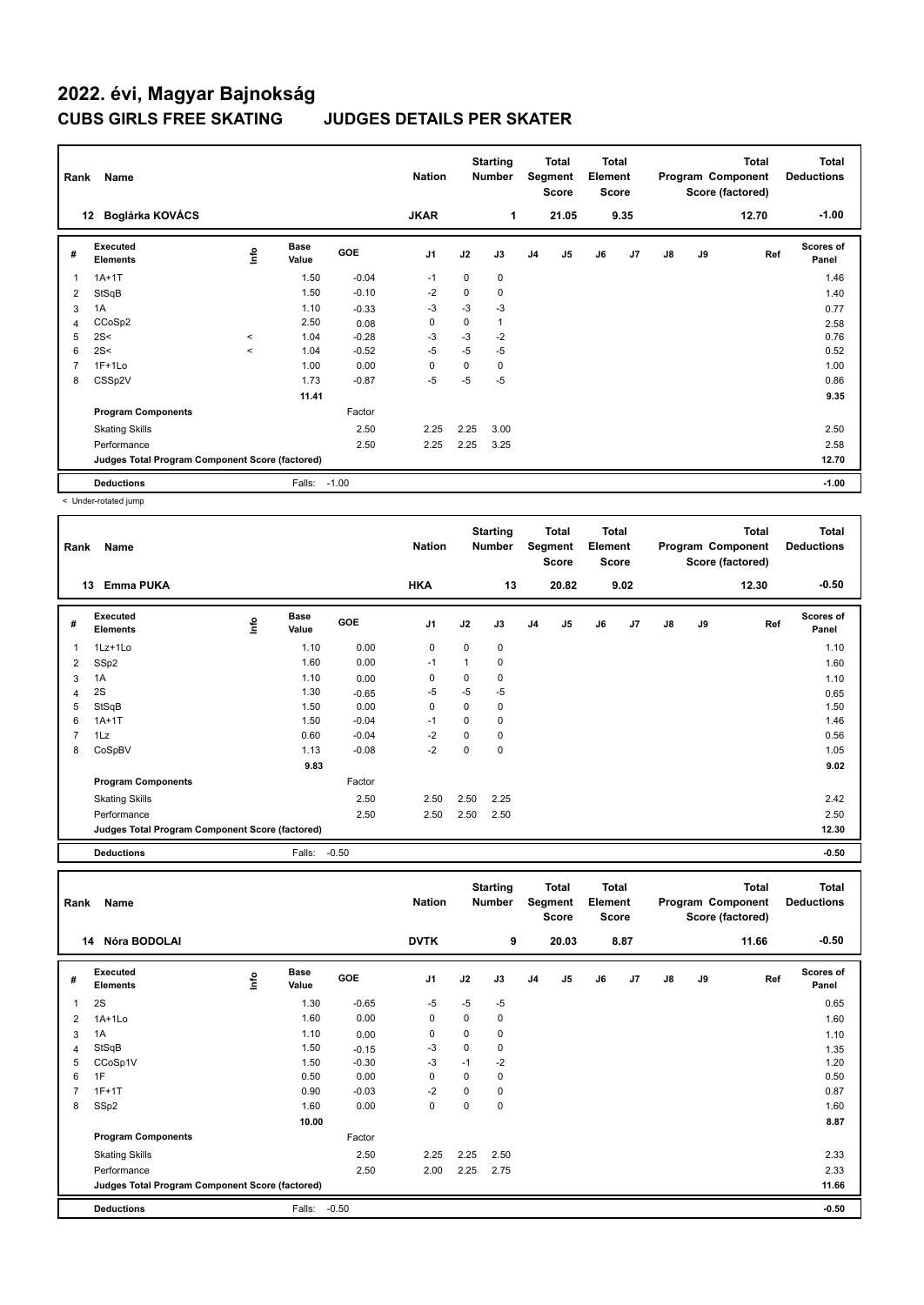| Rank           | Name                                            |             |                      |            | <b>Nation</b>  |      | <b>Starting</b><br><b>Number</b> |                | Total<br>Segment<br><b>Score</b> | <b>Total</b><br>Element<br><b>Score</b> |                |               |    | Total<br>Program Component<br>Score (factored) | <b>Total</b><br><b>Deductions</b> |
|----------------|-------------------------------------------------|-------------|----------------------|------------|----------------|------|----------------------------------|----------------|----------------------------------|-----------------------------------------|----------------|---------------|----|------------------------------------------------|-----------------------------------|
|                | Iringó Nóra KISS<br>15                          |             |                      |            | <b>JKAR</b>    |      | 20                               |                | 18.52                            |                                         | 8.89           |               |    | 10.63                                          | $-1.00$                           |
| #              | Executed<br><b>Elements</b>                     | <u>info</u> | <b>Base</b><br>Value | <b>GOE</b> | J <sub>1</sub> | J2   | J3                               | J <sub>4</sub> | J5                               | J6                                      | J <sub>7</sub> | $\mathsf{J}8$ | J9 | Ref                                            | Scores of<br>Panel                |
| $\overline{1}$ | $1A+1Lo$                                        |             | 1.60                 | 0.00       | 0              | 0    | 0                                |                |                                  |                                         |                |               |    |                                                | 1.60                              |
| 2              | 2Sq                                             | q           | 1.30                 | $-0.65$    | $-5$           | $-5$ | $-5$                             |                |                                  |                                         |                |               |    |                                                | 0.65                              |
| 3              | 1F                                              |             | 0.50                 | $-0.25$    | $-5$           | $-5$ | $-5$                             |                |                                  |                                         |                |               |    |                                                | 0.25                              |
| $\overline{4}$ | 1A                                              |             | 1.10                 | $-0.04$    | $-1$           | 0    | 0                                |                |                                  |                                         |                |               |    |                                                | 1.06                              |
| 5              | CCoSp2V                                         |             | 1.88                 | $-0.50$    | $-3$           | $-2$ | $-3$                             |                |                                  |                                         |                |               |    |                                                | 1.38                              |
| 6              | StSqB                                           |             | 1.50                 | $-0.35$    | $-3$           | $-2$ | $-2$                             |                |                                  |                                         |                |               |    |                                                | 1.15                              |
| 7              | 1F                                              |             | 0.50                 | 0.00       | 0              | 0    | 0                                |                |                                  |                                         |                |               |    |                                                | 0.50                              |
| 8              | CSS <sub>p2</sub>                               |             | 2.30                 | 0.00       | $\mathbf 0$    | 0    | 0                                |                |                                  |                                         |                |               |    |                                                | 2.30                              |
|                |                                                 |             | 10.68                |            |                |      |                                  |                |                                  |                                         |                |               |    |                                                | 8.89                              |
|                | <b>Program Components</b>                       |             |                      | Factor     |                |      |                                  |                |                                  |                                         |                |               |    |                                                |                                   |
|                | <b>Skating Skills</b>                           |             |                      | 2.50       | 2.25           | 2.00 | 2.00                             |                |                                  |                                         |                |               |    |                                                | 2.08                              |
|                | Performance                                     |             |                      | 2.50       | 2.25           | 2.00 | 2.25                             |                |                                  |                                         |                |               |    |                                                | 2.17                              |
|                | Judges Total Program Component Score (factored) |             |                      |            |                |      |                                  |                |                                  |                                         |                |               |    |                                                | 10.63                             |
|                | <b>Deductions</b>                               |             | Falls: -1.00         |            |                |      |                                  |                |                                  |                                         |                |               |    |                                                | $-1.00$                           |

q Jump landed on the quarter

| Rank | Name                                            |      |                      |            | <b>Nation</b>  |          | <b>Starting</b><br><b>Number</b> | Total<br>Segment<br><b>Score</b> |                | <b>Total</b><br>Element<br><b>Score</b> |      | Program Component |    | <b>Total</b><br>Score (factored) | <b>Total</b><br><b>Deductions</b> |
|------|-------------------------------------------------|------|----------------------|------------|----------------|----------|----------------------------------|----------------------------------|----------------|-----------------------------------------|------|-------------------|----|----------------------------------|-----------------------------------|
| 16   | Alíz NÁDUDVARI                                  |      |                      |            | <b>JMAD</b>    |          | 4                                |                                  | 17.19          |                                         | 6.23 |                   |    | 11.46                            | $-0.50$                           |
| #    | Executed<br><b>Elements</b>                     | Info | <b>Base</b><br>Value | <b>GOE</b> | J <sub>1</sub> | J2       | J3                               | J <sub>4</sub>                   | J <sub>5</sub> | J6                                      | J7   | J8                | J9 | Ref                              | <b>Scores of</b><br>Panel         |
| 1    | 1A                                              |      | 1.10                 | $-0.37$    | -3             | $-3$     | $-4$                             |                                  |                |                                         |      |                   |    |                                  | 0.73                              |
| 2    | CSSpBV                                          |      | 1.20                 | $-0.60$    | $-5$           | $-5$     | $-5$                             |                                  |                |                                         |      |                   |    |                                  | 0.60                              |
| 3    | 1Lz!+1Lo                                        |      | 1.10                 | $-0.10$    | -3             | $-1$     | $-1$                             |                                  |                |                                         |      |                   |    |                                  | 1.00                              |
| 4    | 1Lo                                             |      | 0.50                 | 0.00       | 0              | 0        | 0                                |                                  |                |                                         |      |                   |    |                                  | 0.50                              |
| 5    | StSqB                                           |      | 1.50                 | 0.00       | $\mathbf 0$    | 0        | 0                                |                                  |                |                                         |      |                   |    |                                  | 1.50                              |
| 6    | $1A+1T$                                         |      | 1.50                 | 0.00       | 0              | 0        | 0                                |                                  |                |                                         |      |                   |    |                                  | 1.50                              |
| 7    | 1S                                              |      | 0.40                 | 0.00       | $\mathbf 0$    | $\Omega$ | 0                                |                                  |                |                                         |      |                   |    |                                  | 0.40                              |
| 8    | CCoSp                                           |      | 0.00                 | 0.00       |                |          |                                  |                                  |                |                                         |      |                   |    |                                  | 0.00                              |
|      |                                                 |      | 7.30                 |            |                |          |                                  |                                  |                |                                         |      |                   |    |                                  | 6.23                              |
|      | <b>Program Components</b>                       |      |                      | Factor     |                |          |                                  |                                  |                |                                         |      |                   |    |                                  |                                   |
|      | <b>Skating Skills</b>                           |      |                      | 2.50       | 2.50           | 2.00     | 2.25                             |                                  |                |                                         |      |                   |    |                                  | 2.25                              |
|      | Performance                                     |      |                      | 2.50       | 2.25           | 2.25     | 2.50                             |                                  |                |                                         |      |                   |    |                                  | 2.33                              |
|      | Judges Total Program Component Score (factored) |      |                      |            |                |          |                                  |                                  |                |                                         |      |                   |    |                                  | 11.46                             |
|      | <b>Deductions</b>                               |      | Falls:               | $-0.50$    |                |          |                                  |                                  |                |                                         |      |                   |    |                                  | $-0.50$                           |

! Not clear edge